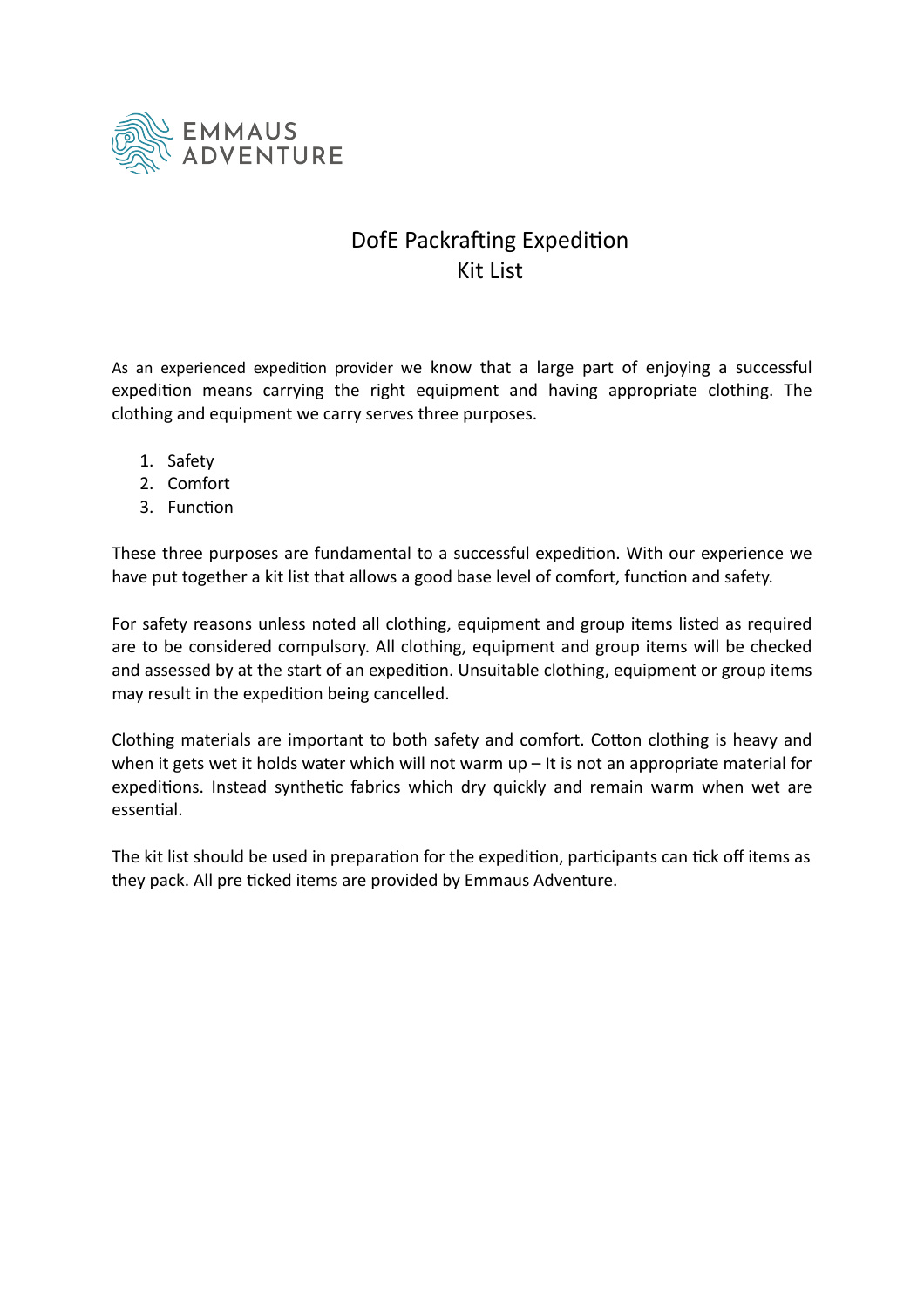## **Required Personal Clothing and Equipment**

| ✓            | <b>Item</b>                                                                                                                                                                                                                                                                                                                                                                                                                                                                                                                                                                                                                                                                                                                                                                                                                           |              | √            | <b>Item</b>                                                                                  |
|--------------|---------------------------------------------------------------------------------------------------------------------------------------------------------------------------------------------------------------------------------------------------------------------------------------------------------------------------------------------------------------------------------------------------------------------------------------------------------------------------------------------------------------------------------------------------------------------------------------------------------------------------------------------------------------------------------------------------------------------------------------------------------------------------------------------------------------------------------------|--------------|--------------|----------------------------------------------------------------------------------------------|
|              | 2- or 3-layer Gore-Tex, Nikwax Analogy<br>fabric or similar Waterproof &<br>Windproof jacket with taped seams<br>and a hood                                                                                                                                                                                                                                                                                                                                                                                                                                                                                                                                                                                                                                                                                                           |              | $\checkmark$ | Rucksack (approx. 50 litres) -<br>adjusted to fit your back                                  |
|              | 2- or 3-layer Gore-Tex, Nikwax Analogy<br>fabric or similar Waterproof &<br>Windproof over-trousers with taped<br>seams.<br>Light weight Walking boots (broken in)<br>with ankle support and good lugs.<br>(Minimal) Clothing (all items to be<br>either worn or carried in waterproof<br>bag as spare clothing):<br><b>Walking socks</b><br>■ 1 pair light socks for tent<br>■ 1 Pair of quick drying fleece or<br>neoprene socks ** for the water<br>■ 2 synthetic T-shirt<br>1 long sleeved thermal top<br>■ 2 fleece/power stretch jumper<br><b>1</b> Synthetic (NOT DOWN) insulation<br>jacket with hood OR 1 thick fleece<br>jacket with hood<br>■ 2 pair quick-dry walking trousers<br>(not jeans/cotton)<br>1 pair thermal leggings<br>1 Pair Shorts<br>■ Synthetic Underwear<br><b>Fleece Gloves</b><br><b>Fleece beanie</b> |              | $\checkmark$ | <b>Rucksack liner</b>                                                                        |
|              |                                                                                                                                                                                                                                                                                                                                                                                                                                                                                                                                                                                                                                                                                                                                                                                                                                       |              |              | Footwear for packrafting. Feet will<br>get wet while getting in and out of                   |
|              |                                                                                                                                                                                                                                                                                                                                                                                                                                                                                                                                                                                                                                                                                                                                                                                                                                       |              |              | the packraft. Good water footwear<br>combined with neoprene/fleece<br>socks is essential. ** |
|              |                                                                                                                                                                                                                                                                                                                                                                                                                                                                                                                                                                                                                                                                                                                                                                                                                                       |              |              |                                                                                              |
|              |                                                                                                                                                                                                                                                                                                                                                                                                                                                                                                                                                                                                                                                                                                                                                                                                                                       |              |              | Torch (preferably a head torch)                                                              |
|              |                                                                                                                                                                                                                                                                                                                                                                                                                                                                                                                                                                                                                                                                                                                                                                                                                                       |              |              | Water bottle 1 litre minimum                                                                 |
|              |                                                                                                                                                                                                                                                                                                                                                                                                                                                                                                                                                                                                                                                                                                                                                                                                                                       |              | $\checkmark$ | Spork/spoon                                                                                  |
|              |                                                                                                                                                                                                                                                                                                                                                                                                                                                                                                                                                                                                                                                                                                                                                                                                                                       |              | $\checkmark$ | Plastic bowl & mug                                                                           |
|              |                                                                                                                                                                                                                                                                                                                                                                                                                                                                                                                                                                                                                                                                                                                                                                                                                                       |              |              | <b>Personal medication &amp; blister</b><br>plasters                                         |
|              |                                                                                                                                                                                                                                                                                                                                                                                                                                                                                                                                                                                                                                                                                                                                                                                                                                       |              |              | <b>Personal hygiene items</b><br>(toothbrush etc)                                            |
|              |                                                                                                                                                                                                                                                                                                                                                                                                                                                                                                                                                                                                                                                                                                                                                                                                                                       |              |              | Towel. Needs to be packable and<br>lightweight.                                              |
|              |                                                                                                                                                                                                                                                                                                                                                                                                                                                                                                                                                                                                                                                                                                                                                                                                                                       |              |              | <b>Sunglasses (with strap)</b>                                                               |
|              | Hand sanitiser and 2 x face mask                                                                                                                                                                                                                                                                                                                                                                                                                                                                                                                                                                                                                                                                                                                                                                                                      |              |              | Sunhat. lightweight with 360 rim.                                                            |
| ✓            | <b>Bouyancy aid</b>                                                                                                                                                                                                                                                                                                                                                                                                                                                                                                                                                                                                                                                                                                                                                                                                                   |              |              | <b>Suncream</b> (minimum factor 30)                                                          |
| $\checkmark$ | <b>Inflation bag</b>                                                                                                                                                                                                                                                                                                                                                                                                                                                                                                                                                                                                                                                                                                                                                                                                                  |              |              | <b>Sleeping bag</b>                                                                          |
|              | <b>Alpacka Caribou Packraft</b>                                                                                                                                                                                                                                                                                                                                                                                                                                                                                                                                                                                                                                                                                                                                                                                                       |              |              | <b>Foam Sleeping mat</b>                                                                     |
|              |                                                                                                                                                                                                                                                                                                                                                                                                                                                                                                                                                                                                                                                                                                                                                                                                                                       |              |              |                                                                                              |
|              |                                                                                                                                                                                                                                                                                                                                                                                                                                                                                                                                                                                                                                                                                                                                                                                                                                       | $\checkmark$ |              |                                                                                              |

\*\* Such as the Lomo 3mm neoprene wetsuit booties or similar https://www.lomo.co.uk/ [acatalog/wetsuit-boots-1.html#SID=148](https://www.lomo.co.uk/acatalog/wetsuit-boots-1.html#SID=148)